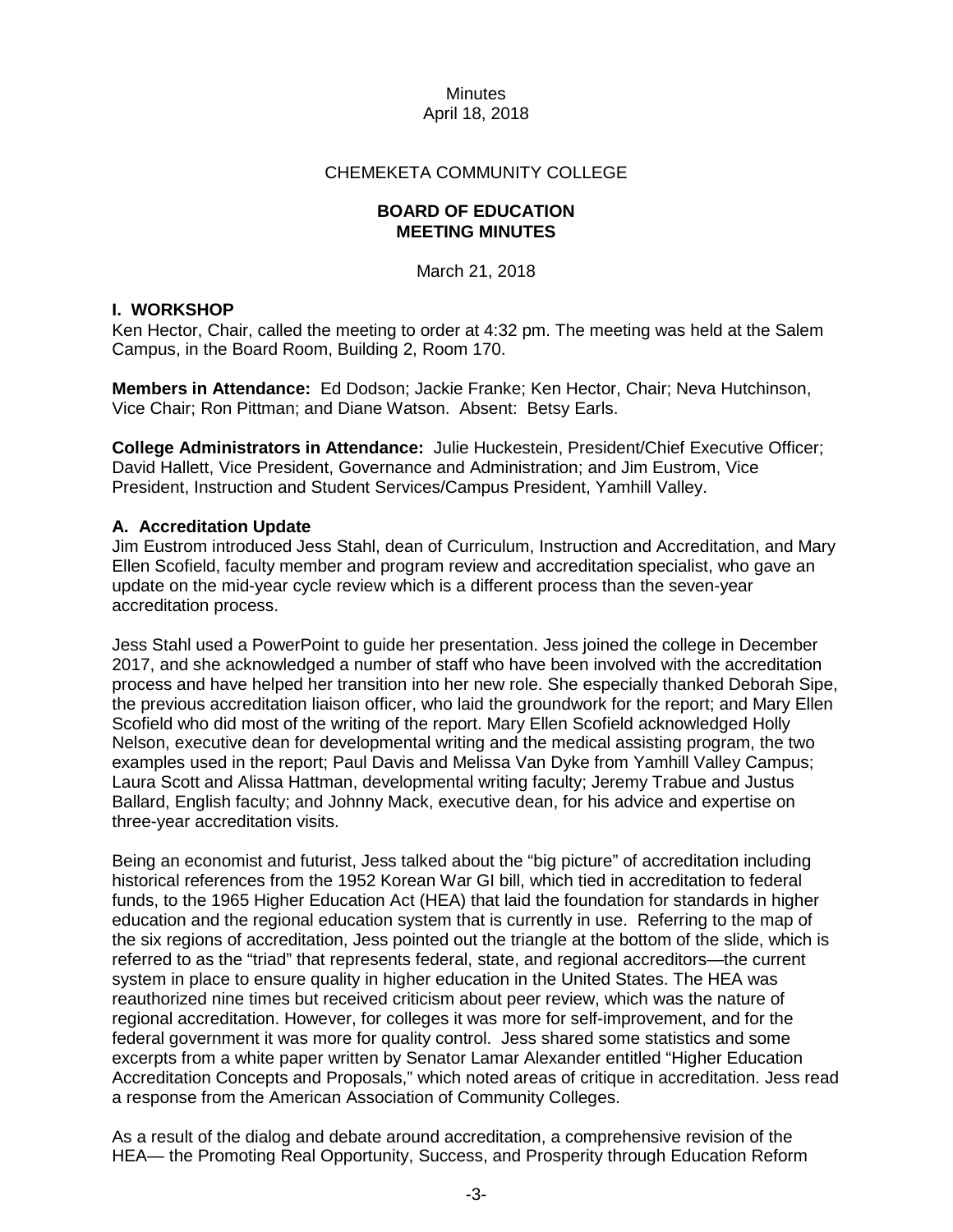Meeting Minutes Chemeketa Board of Education March 21, 2018 Page 2

(PROSPER) Act—was proposed by Representative Virginia Foxx in December 2017, which is still pending. Jess highlighted parts of the act including financial aid, consumer information and data, institutional risk-sharing, and strengthening accountability through accreditation. Jess noted the PROSPER Act is looking at how colleges tie student learning and educational outcomes to the college mission. So instead of the current view of here's the college mission and are we looking at outcomes that support and fulfill the mission, the PROSPER Act looks at it in reverse—does the college have a mission that leads to good student learning outcomes.

Jess reviewed the Northwest Community College and University (NWCCU) areas of accountability and the seven-year accreditation cycle. The upcoming mid-cycle (Year 3) visit scheduled for April 4 and 5 is more of a consultation or informative visit to make sure the college is on track for the comprehensive seven-year visit. The mid-cycle report was submitted along with appendices on February 27. The focus was on assessment and it had three parts-1) institutional assessment plan; 2) two representative examples (developmental writing and medical assisting) of how the mission and core themes with a focus on student learning has been operationalized; and 3) discussion of what still needs to be done. Jess reviewed the two examples and how objectives and indicators were used to assess progress in these two academic areas.

There will be two peer evaluators, plus one observer, from the state of Washington—Ms. Sally Jackson, director of Planning Institutional Effectiveness and Research, from Spokane Falls Community College; Dr. Richard Middleton-Kaplan, dean of Arts and Sciences, from Walla Walla Community College; and Ms. Cynthia Requa, Institutional Effectiveness, from South Seattle College. The schedule was briefly reviewed; results will be shared in the late morning of April 5.

Jess shared accreditation next steps and reviewed the NWCCU rubrics of Criterion, Initial, Emerging, Developed, and Highly Developed categories, and she populated the chart with a few examples of the continuum. In light of the national landscape, NWCCU encourages colleges and universities to move themselves along the continuum into the "developed" or "highly developed" category so that the work is done and the college has the outcomes to demonstrate no matter what legislation comes along in the future.

Year 4 will be used to define and plan for college-wide, program level, and student learning assessment. Data will continue to be collected; however a plan will be developed on what data to collect, how to analyze, and how to use data so that the college has three solid years of consistent data for Year 7.

In reference to the statistic that the U.S. is ranked  $12<sup>th</sup>$  out of 37 countries for adults aged 25–34 with a college degree, Ken Hector asked how many countries provide a free college education as this may have a bearing on the ranking. Jess said she would provide this information. Jess was thanked for her excellent and informative presentation.

The workshop ended at 5:20 pm; a recess was taken for Executive Session.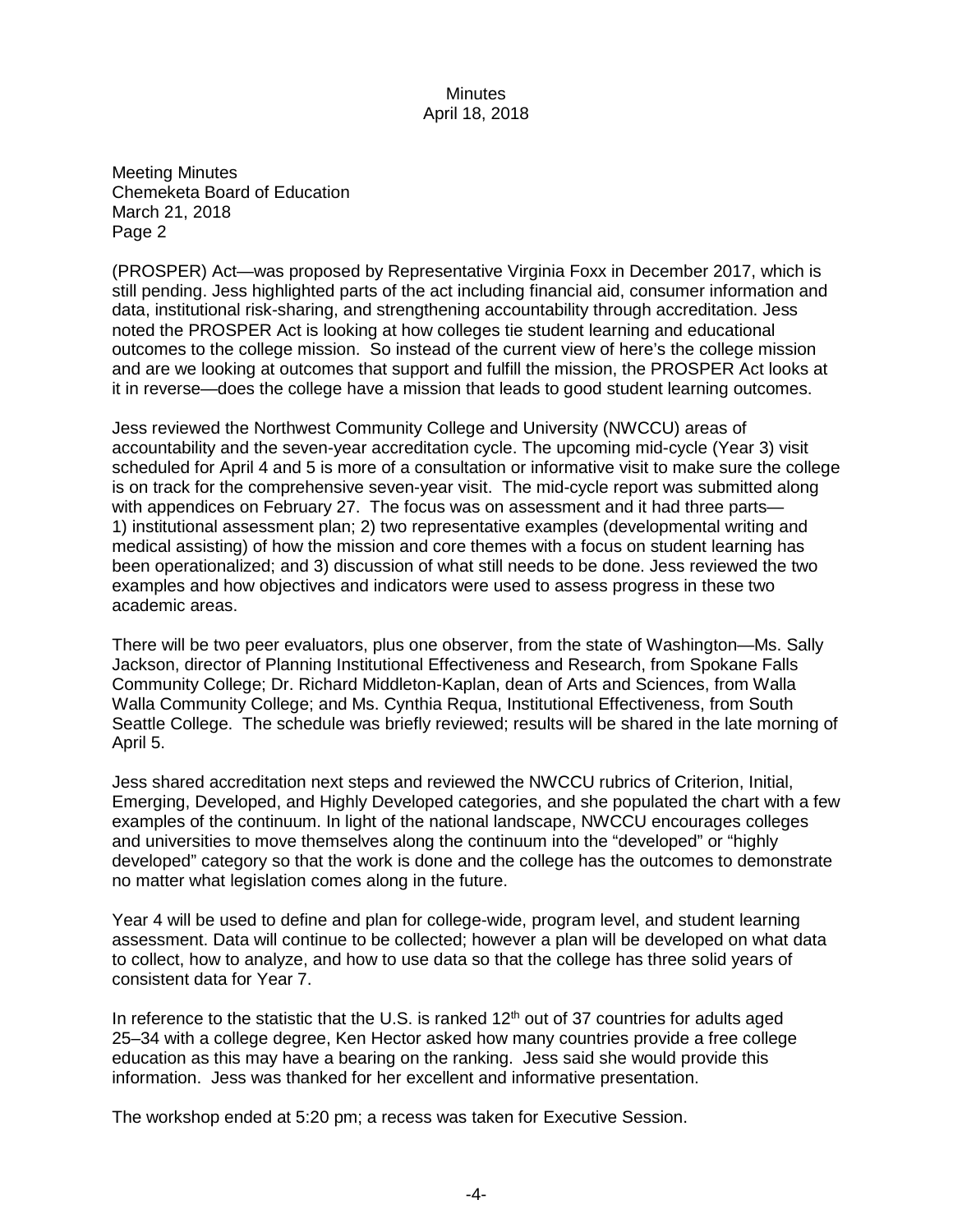Meeting Minutes Chemeketa Board of Education March 21, 2018 Page 3

## **II. A. EXECUTIVE SESSION**

The board reconvened at 5:35 pm for Executive Session. The meeting was held at the Salem Campus in the board dining room, Building 2, Room 172.

**Members in Attendance:** Ed Dodson; Jackie Franke; Ken Hector, Chair; Neva Hutchinson, Vice Chair; Ron Pittman; and Diane Watson. Absent: Betsy Earls.

**College Administrators in Attendance:** Julie Huckestein, President/Chief Executive Officer; David Hallett, Vice President, Governance and Administration; and Jim Eustrom, Vice President, Instruction and Student Services/Campus President, Yamhill Valley. Guest: Rebecca Hillyer, General Counsel.

Executive Session was held in accordance with ORS 192.660(2)(e) real property and (h) legal rights.

Executive Session ended at 5:57 pm; and open session reconvened at 5:58 pm.

## **II. B. ADMINISTRATION UPDATES**

Updates were shared or discussed with the board on the upcoming ACCT Leadership Conference on October 24–27 in New York; visits to district school boards; budget committee chair and vice chair; OCCA board training workshop on June 25; board calendar preview; legislative update; Woodburn planning; foundation development; Oregon President's Council (OPC)/Oregon Community College Association (OCCA) meeting debrief; Higher Education Coordinating Commission (HECC)/Governor Kate Brown letter; Eola event; staffing; diesel program; program changes; and board agenda preview.

A recess was taken at 6:55 pm.

## **III. REGULAR SESSION**

### **A. CALL TO ORDER**

Ken Hector, Chair, reconvened the meeting at 7 pm. The public meeting was held at the Salem Campus in the Board Room, Building 2, Room 170.

### **B. PLEDGE OF ALLEGIANCE**

Ken Hector led the group in the Pledge of Allegiance.

### **C. ROLL CALL**

**Members in Attendance:** Ed Dodson; Jackie Franke; Ken Hector, Chair; Neva Hutchinson, Vice Chair; Ron Pittman; and Diane Watson. Absent: Betsy Earls.

**College Administrators in Attendance:** Julie Huckestein, President/Chief Executive Officer; David Hallett, Vice President, Governance and Administration; and Jim Eustrom, Vice President, Instruction and Student Services/Campus President, Yamhill Valley.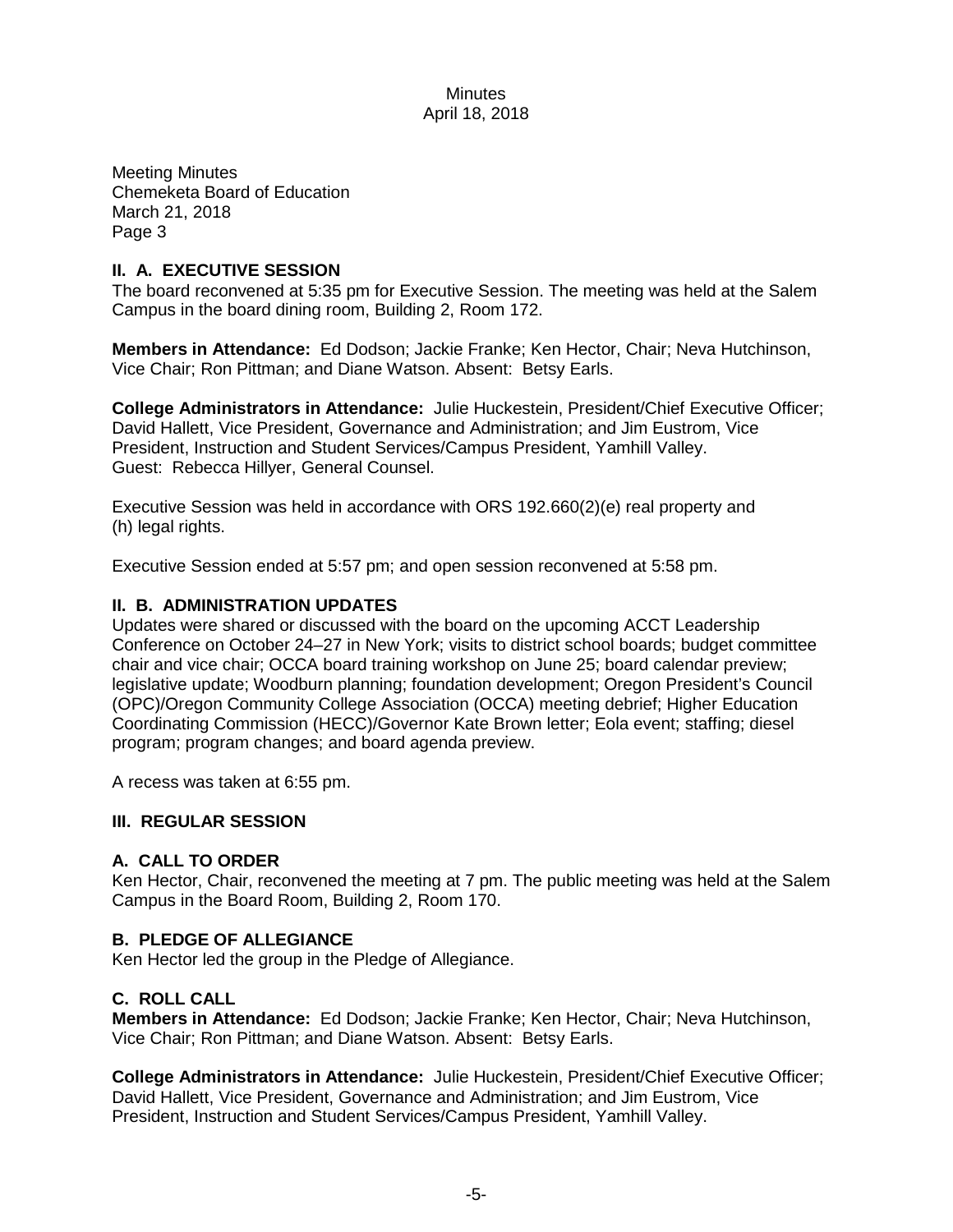Meeting Minutes Chemeketa Board of Education March 21, 2018 Page 4

**Board Representatives in Attendance**: Anthony Rosario (for Isaac Acosta), Associated Students of Chemeketa (ASC); Terry Rohse, Chemeketa Classified Association; Justus Ballard, Chemeketa Faculty Association; and Allison Stewart Hull, Chemeketa Exempt Association.

## **D. COMMENTS FROM THE AUDIENCE**

None were heard.

Ken Hector thanked Jess Stahl for providing an 11-page response to his question during the workshop on accreditation.

### **E. APPROVAL OF MINUTES**

Ken Hector moved and Diane Watson seconded the approval of minutes from the workshop and regular meeting of February 21, 2018.

The motion CARRIED.

## **F. REPORTS**

### **Reports from the Associations**

Anthony Rosario reported in place of Isaac Acosta, ASC coordinator. Anthony said the report stands as written. He noted that Adam Holden will be leaving the college plus one other person in Student Life; they will both be missed.

Justus Ballard, faculty association president, Terry Rohse, classified association president, and Allison Stewart Hull, exempt association president, said their reports stand as written.

### **Reports from the College Board of Education**

Ed Dodson attended Chamber events including Dallas, Stayton-Sublimity, Salem, Woodburn, and Mt. Angel; the Mid-Valley Green awards banquet; a SEDCOR breakfast; the 15- and 20 year employee luncheon; First Thursdays; a Mid-Willamette Education Consortium (MWEC) Regional Institute; the all-staff forum; VEX Robotics competition; OIT Dental Hygiene and Fire Suppression graduations; the OCCA forum and board meeting in Astoria; and the Student Art Show.

Ron Pittman met with Paul Davis and Danielle Hoffman for a YVC update, and he attended the Monmouth-Independence Chamber Community Awards banquet.

Jackie Franke attended Chamber award events including Stayton-Sublimity, Salem, Woodburn, and Mt. Angel; met with Representative Brian Clem with Julie; attended the 15- and 20-year employee recognition lunch; Mexican Consulate gathering to celebrate the bilingual student teacher leaders program; a foster parent forum; and a Council of Government (COG) board meeting.

Diane Watson attended Chamber events including Dallas, Stayton-Sublimity, Salem, Woodburn, Mt. Angel awards banquets; legislator visits with Julie and Senator Kim Thatcher and Representative Teresa Alonso Leon; Senator Ron Wyden's Town Hall in Keizer; a citizen's forum on the Future of Keizer; the 15- and 20-year employee lunch; Mexican Consulate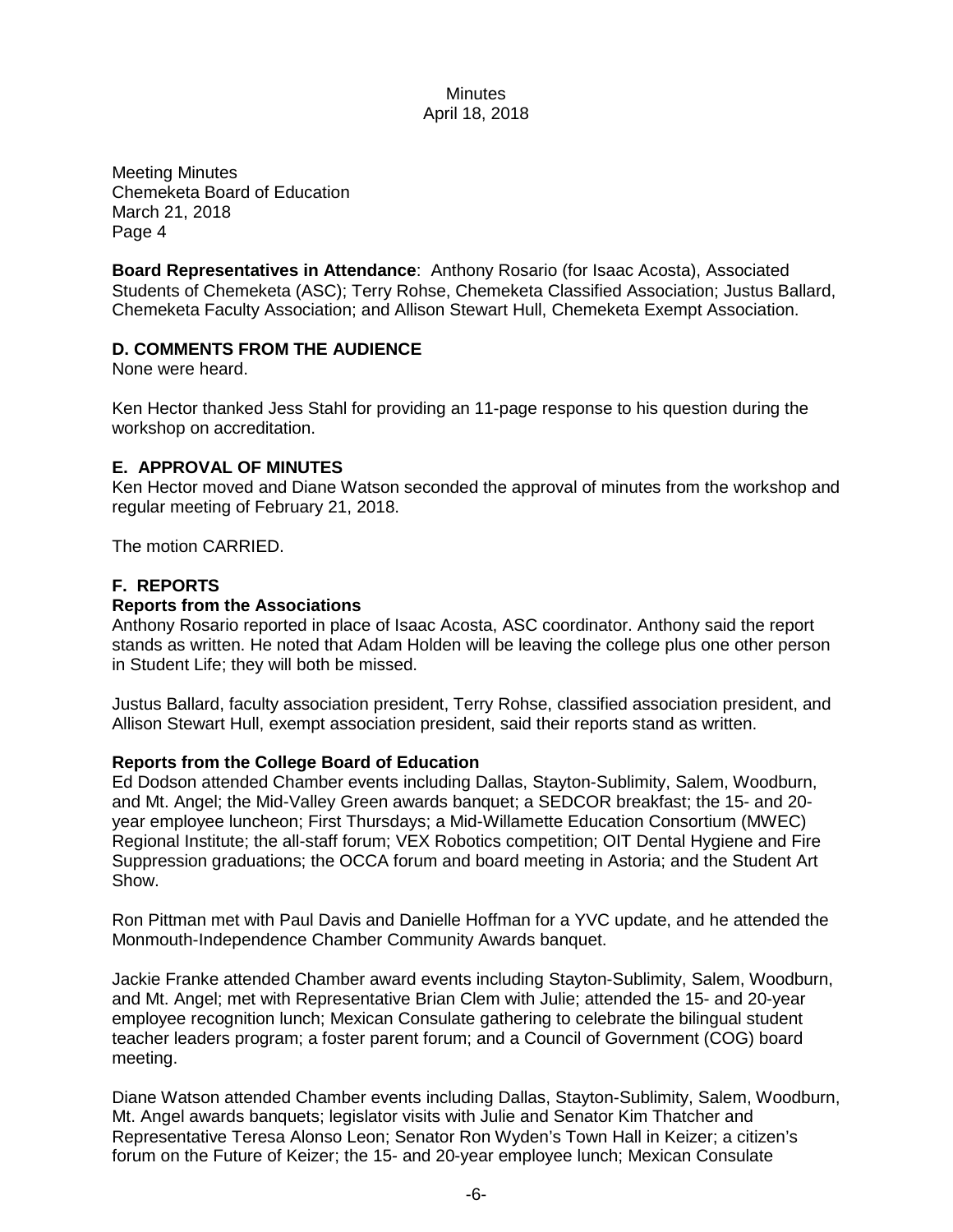Meeting Minutes Chemeketa Board of Education March 21, 2018 Page 5

celebration; the St. Paul school board meeting; Mayor Cathy Clark's state of the city; the Chemeketa Winter Music Concert; and the Fire Suppression graduation.

Neva Hutchinson attended the Salem, Woodburn, Mt. Angel Chamber and Mid-Valley Green awards events; the 15- and 20-year employee lunch; a Keizer Chamber forum; and the Fire Suppression graduation.

Ken Hector attended the Salem, Woodburn, and Mt. Angel Chamber awards events; the 15 and 20-year employee lunch; Mexican Consulate gathering; Foundation Development committee meeting; and the Fire Suppression graduation; made presentations with Johnny Mack to the Silverton, Santiam Canyon, and North Santiam district board meetings; participated in monthly Association of Community College Trustees (ACCT) Public Policy Advocacy Committee conference calls; attended the SEDCOR Ag breakfast; Silverton Fire District Emergency Management Advisory Committee meeting; Silverton Chamber Forum lunch for the Marion County State of the County; and three meetings of the Silverton Chamber business group.

# **Reports from the Administration**

Jim Eustrom reported this is finals week, and he applauded all the students and faculty for making it through the term. He also recognized Linda Ringo-Reyna for all the work she does in the Multicultural Student Services area and coordinating the many student and public events that were held this term, including study nights, lunch lectures, movie nights, Martin Luther King events, and International Women's Day, just to mention a few.

# **G. INFORMATION**

## **College Policies #4030, Graduation Requirements; #4070, Grading; and #5020, Academic Honesty**

Karen Stevens, chair of the Academic Standards Advisory Council, reviewed the changes in the three policies. A major change in Policy #4030 is moving the detailed information about the degree requirements from the policy to the procedure, which reduces it from seven pages to one page, plus it aligns with statewide language. Board action will be requested in April.

### **College Policies #2255, Smoke-free College; #5140, Student Records/Use of Social Security Numbers; #6310, Travel, Transportation, and Related Expenses; and #7020, Chemeketa Cooperative Regional Library Service**

Rebecca Hillyer presented four policies that were reviewed by the President's Advisory Council. Board action will be requested in April.

# **Adult High School Diploma Plan Update for Year 2018–2019**

Abby Hoffar, dean of High School Partnerships, presented the annual Statement of Assurances and a chart showing courses added and terminated. This annual plan update is required to comply with the Oregon Department of Community College and Workforce Development (CCWD). Board action will be requested in April.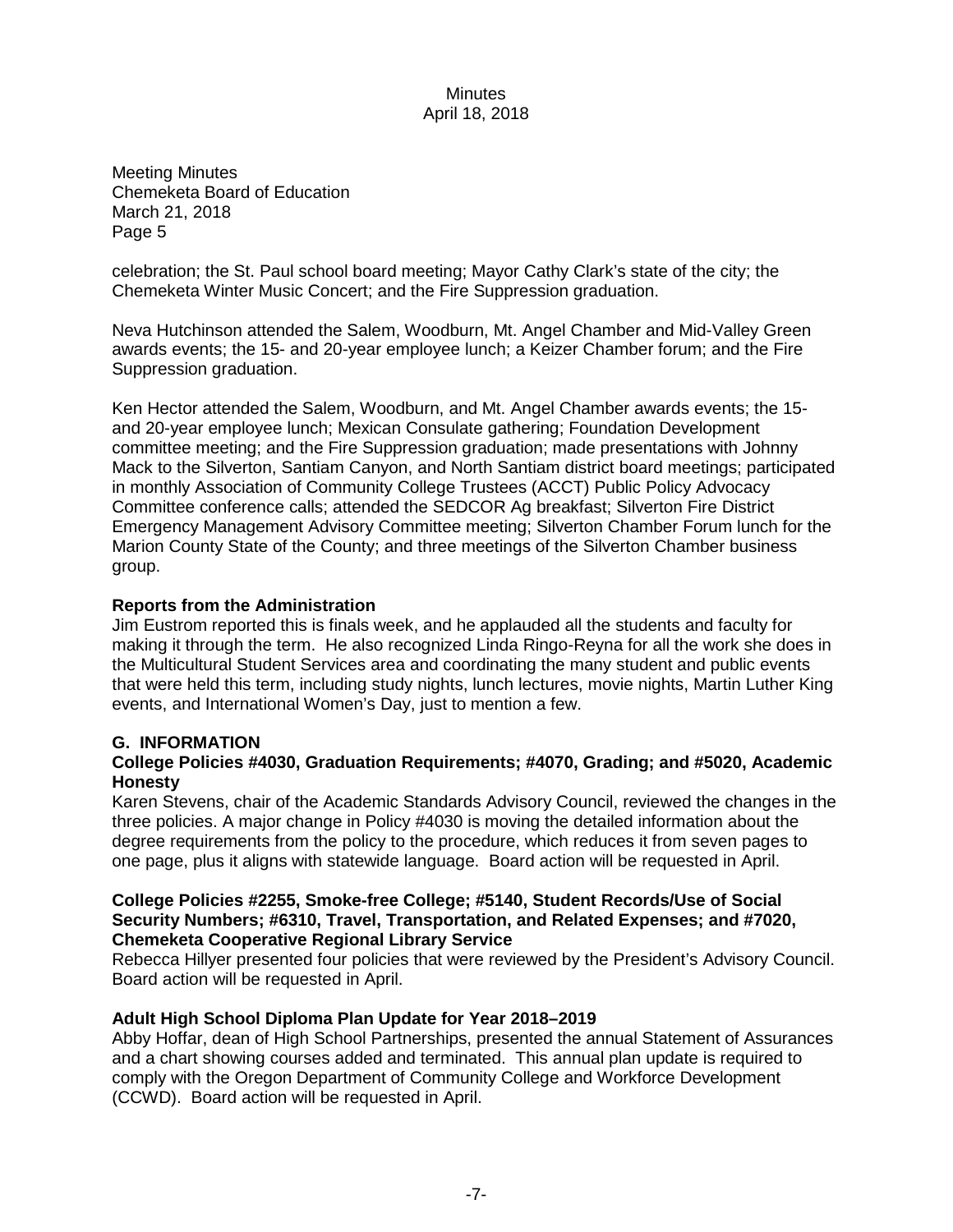Meeting Minutes Chemeketa Board of Education March 21, 2018 Page 6

## **2018–2019 Faculty Sabbatical Leave Requests**

Jim Eustrom introduced Kevin Dye and Theresa Yancey, co-chairs of the Sabbatical Review Committee. Kevin reported seven faculty requested 16 terms out of 27 terms available. Kevin shared the descriptions of each sabbatical from the following faculty: Michele Dishong McCormack, Communications (three terms); Kay Bunnenberg-Boehmer, Art (three terms); Kim Colantino, English (one term–fall); Sydney Darby, English (three terms); Donna Bernhisel, English/YVC (one term–winter); Timothy VanSlyke, ESOL/YVC (three terms); and Ed Lazzara, Spanish (two terms). The remaining 11 one-term sabbaticals will be available in the fall. Board approval will be requested in April.

### **Guided Pathways**

Jim Eustrom reported Chemeketa, Clackamas, Lane, Rogue, and Southwestern Oregon community colleges were accepted into the next cohort of Guided Pathways. The next steps include sending a team of faculty and staff to a two-day workshop on May 10–11 to work on program mapping, developing metamajors for the college, and learning from other institutions about best practices. In the fall, the focus will be on a new coaching model of advising for academic advisors and CTE advisors. Some funds will be available for the backfill of faculty and faculty training.

### **H. STANDARD REPORTS**

### **Personnel Report**

David Hallett said the report stands as written. David acknowledged the Human Resources staff as well as the other staff who are involved with onboarding new hires and position changes. A lot of work goes into the recruitment process to bring quality employees to the college. David also recognized Linda Herrera who is retiring after close to 26 years of service and dedication to the college and the community.

### **Budget Status Report**

Referring to the Statement of Resource and Expenditures, Miriam Scharer called attention to the 199.57 percent in the Miscellaneous Revenue line item. This is due to the unanticipated revenue from timber taxes. The Budget Status Report does not reflect any adjustments of retroactive pay for faculty; this should be reflected in the April budget status report for full-time faculty and in May for part-time faculty. The Status of Investments report reflects a slight increase in interest rates from 1.75 to 1.85 percent, the highest since 2008.

### **Purchasing Report**

Miriam clarified the Request for Proposal for Communication Access Services is for real-time translation and speech-to-text or speech-to-type services, onsite or remotely by Skype, for Student Accessibility Services, formerly Disability Services. A recommendation will be brought to the board in May.

# **Capital Projects Report**

Tim Rogers said the report stands as written with a couple of additions. Tim noted the college has met with the architect on the Ag Complex, and the athletic field is 3–4 weeks ahead of the projected schedule, so it should have playable grass ready by August pending weather conditions.